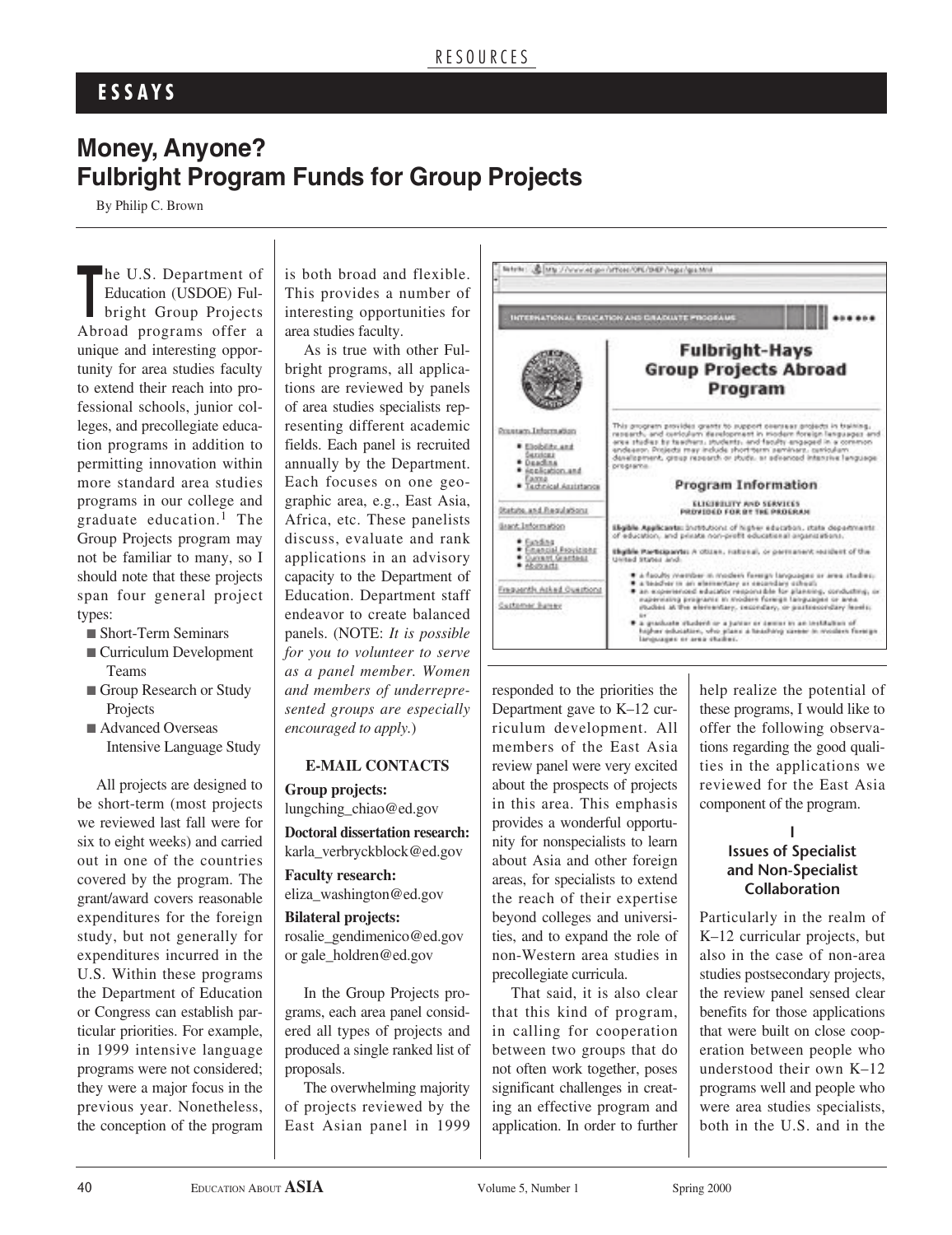### RE S O U RC E S

### **E S S A Y S**

country they proposed to reside in and study.

It is safe to say that relatively long-term advance preparation and consultation between area specialists and non-area studies (e.g., K–12 or professional school) practitioners is essential. Members of a school of education faculty with overseas experience can certainly contribute, but K–12 faculty/administrator or technical program (e.g., engineering) faculty input is especially useful.

The need for this cooperation is two-fold: while professional school faculty and secondary and primary school teachers who have never been to an Asian country do not have the experience to understand what possibilities might be presented by an overseas program and how best to take advantage of those opportunities, it is also difficult for an area studies specialist without experience in relevant pre-college or technical programs to

*The best applications also benefited from specialists' advice in avoiding unreasonable claims as well as claims that could not reasonably be supported by planned activities or realistically implemented.*

understand the curricular needs of these programs.

Area studies participants should be prepared to consider what international and local transportation costs are reasonable, how to arrange for reasonably priced local housing, what local specialists can be recruited to contribute to the program, and what reasonable costs will be incurred in return for their participation. In thinking about networking on behalf of the project, area specialists ideally will also think about stateside contacts that can contribute to predeparture orientation programs. Indeed, the best applicants made extensive provision for predeparture reading, study groups and orientation that

capitalized on nearby area studies talent (existing courses, workshops), as well as incorporating those resources into post-return "debriefings."

Most importantly, an area specialist with lots of experience in the field can help define and structure participant overseas experience that could not be duplicated in the U.S. This, in fact, was among the biggest problems in the low-ranked proposals.

One proposal from a professional school reflected well-established connections, promised unusual contacts, and outlined cooperative projects with similar specialists in East Asia. The proposal also featured a plan that clearly promised to provide benefits

for participants that could not be duplicated in the U.S. and which went well beyond the insights and benefits of tours of great cultural landmarks. The best applications also benefited from specialists' advice in avoiding unreasonable claims as well as claims that could not reasonably be supported by planned activities or realistically implemented.

A number of the proposals we examined clearly had not had sustained input from area studies specialists. This showed up in proposing whirlwind tours to many sites—creating an itinerary that Cook's would have been proud to peddle to the retired rich, but which promised little in the way of distinct classroom outcomes for participants. Some budgets reflected U.S. costs for reimbursing lecturers, not the reasonable standards of the host country. A number of proposals made some effort at predeparture orientation, but most skimped on this activity,



*The China Box* is a new, easy-to-use enrichment resource, using a hands-on learning approach to social studies and Chinese culture for elementary and middle school students. It contains thirty different authentic items from China used by Chinese children at school and at home, including; maps, books, puzzles, board games, toys, stamps, etc.

*ChinaTalk*, a 200 page handbook, provides a wealth of basic information about China as well as many ideas for projects and activities.

*An innovative educational package to enrich the study of China… a highly effective vehicle for engaging young*

*learners.* — the Association of Asian Studies 1999 Buchanan Prize for best new teaching material on Asia

*The China Box* is available from Boulder Run Enterprises for \$149.95 plus \$12.95 shipping and handling per unit. Contact Boulder Run Enterprises for further ordering information.

in

the

**Boulder Run Enterprises Educational Products Division** 556 Reality Drive Florence, MT 59833 phone/fax (406) 273-7840 e-mail: chinabox@bigsky.net

*Visit our website at www.thechinabox.com*

Dimensions: <sup>20</sup> x 15 x 12"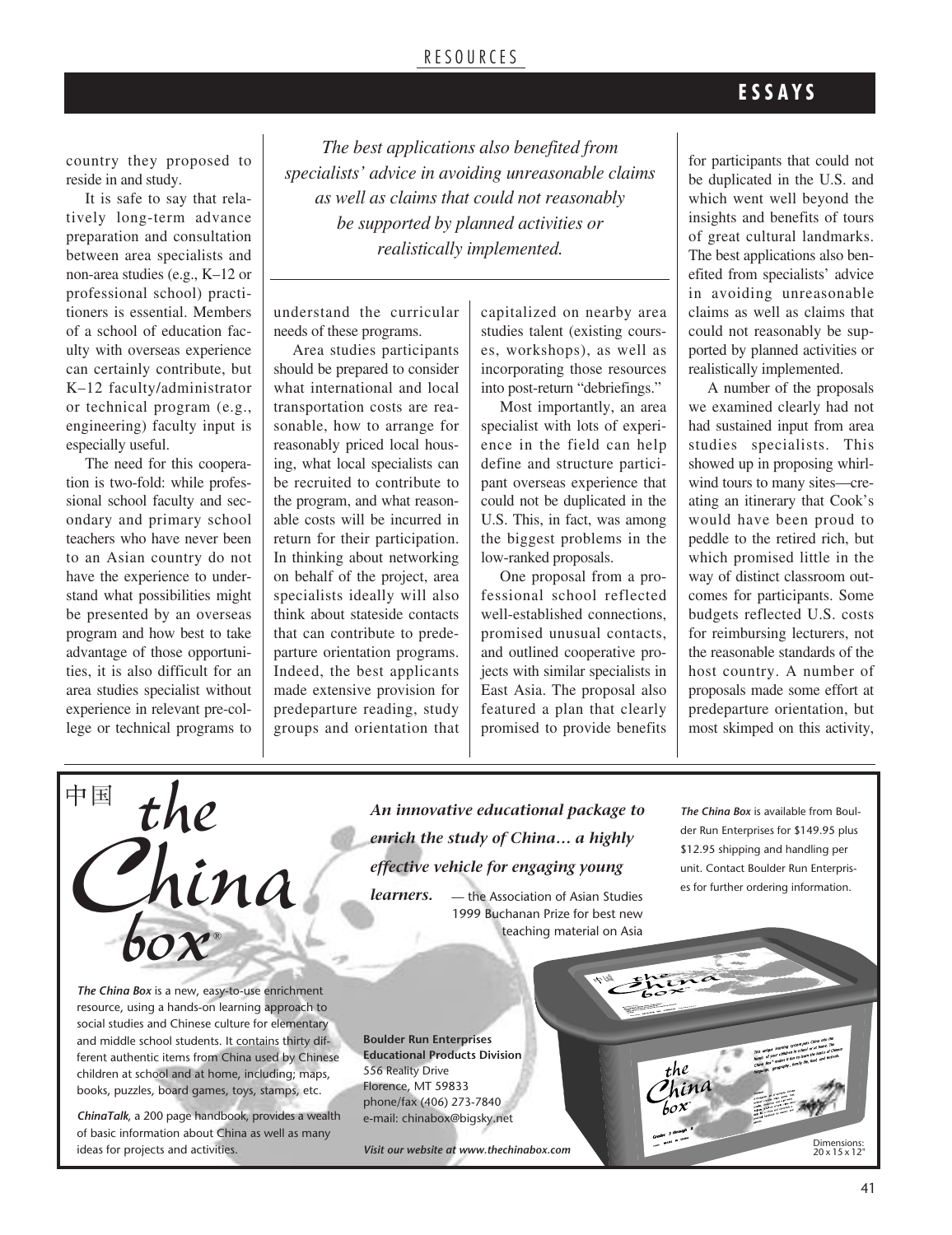### **E S S A Y S**

*Even when language preparation was not directly at issue, we viewed favorably project components that offered the potential to increase participant awareness of the value of language study in fostering cross-cultural communication and understanding of a foreign area.*

often leaving as basic objectives of the program elements that could effectively have been treated in predeparture readings, discussions, and lectures led by specialists, e.g., outline lectures on the country's history, contemporary political organization, etc.

One specific area where consultation with specialists appears to have been helpful was in clarifying the difference between meeting objectives associated with multicultural education (e.g., respect for Chinese-American classmates) and those associated with understanding a different cultural region of the world. While there may be instances where objectives in these realms overlap, that is not always the case. <sup>2</sup> The objectives of the Fulbright program are described in the context of language and area studies, and grant objectives should give clear priority to structuring projects that fit within the USDOE Fulbright mission.

With the exception of the intensive language component of the group projects program,



there is no specific requirement for foreign language preparation or study; nonetheless, the East Asian panel reviewers were impressed by project components that created a structure in which participants could begin to study the appropriate foreign language even if it was only at a very rudimentary level. Even when language preparation was not directly at issue, we viewed favorably project components that offered the potential to increase participant awareness of the value of language study in fostering cross-cultural communication and understanding of a foreign area.

These program elements put participants in close proximity to Chinese, Japanese or Koreans who could not speak English but with whom participants might want to interact. (Conversely, we found ourselves frustrated with components, such as all-English-language Web sites and e-mail links, that promised vastly increased cross-cultural understanding without learning a language and based solely on communication in English!) Area specialists are in a particularly good position to help design and develop these kinds of experiences.

The comments so far detail the unique contributions that area specialists can make to these proposals; however, there is also a need for thoughtful input from non-area studies specialists, faculty from professional schools, colleges of education, and K–12 or junior college instructors.

The first problem is to clearly identify the programmatic needs that the project

aims to meet and fully explain the programmatic context. The best descriptions of this sort not only identified a curricular unit that would benefit from the overseas experience (e.g., the Korean family in the context of examining the ways in which different cultures organize family life), but explained the degree to which it fit in the existing curriculum, the degree to which it was a new curricular departure, and the degree to which this project had the potential to fit into curricula beyond their specific institution, e.g., the degree to which it met curricular needs of a district and/or state mandated curriculum. This material is best provided by the people who design and/or teach these units.

The best applicants described overseas activities that were directly and clearly linked to their programmatic objectives; these activities were also *uniquely suited to overseas activity* and did not duplicate programs that could have been pursued equally well in the U.S. at lower cost. Local contacts in each of the host country sites to be visited were appropriate to the project mission, clearly identified, and pledges of cooperation verified through letter, fax or e-mail.

Finally, we viewed favorably those proposals which made extensive provision for post-return "debriefing," including consolidation of project results, dissemination of curricular/resource materials, and communication with colleagues about participant experiences and what they learned. While most applica-